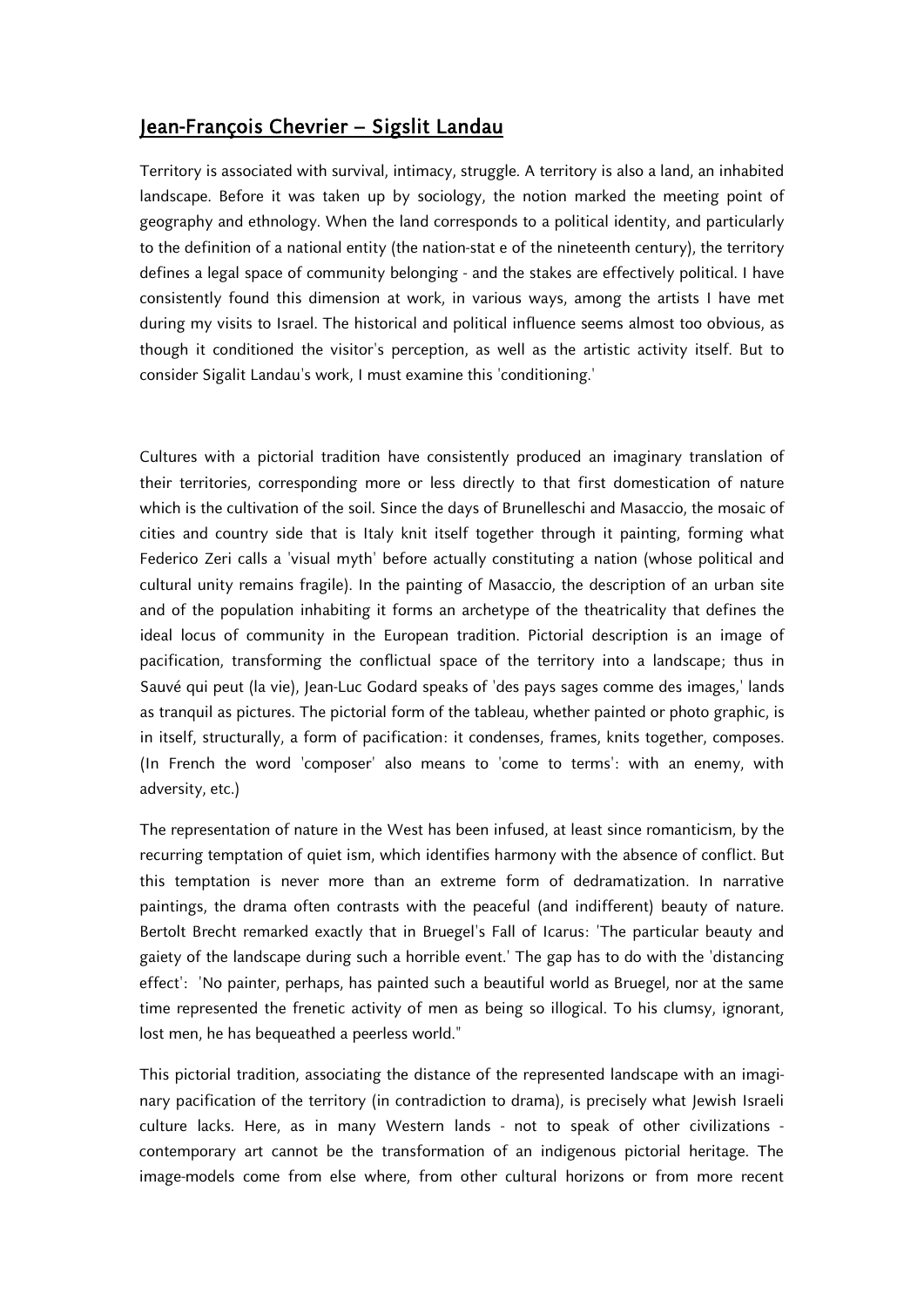domains: the media, the cinema. Because it is situated between ·the fine arts and the media, photography can constitute an alternative to pictorial space. Until abstract expressionism, the American pictorial tradition was essentially photo graphic (in the nineteenth century, Carleton Watkins is more interesting than the painters of the sublime landscape). But it is understandable that this solution should appear as a kind of substitute, which does not give the artist a sufficient grasp of the environment. One problem is that photography has more to do with seeing than with making. Another is that the photo graphic image tends to be forced unequivocally to the side of the media, when it cannot somehow place itself within a well-established pictorial tradition. Still more, when the pictorial form of the tableau is lacking - and with it, the ideal of an autonomous space of representation - artistic activity must constantly produce its own limits. This necessity has gained a legitimacy from the avantgarde's suspicion toward the ideas of representation and autonomy. In the absence of a pictorial tradition, Sigalit Landau has inherited a tradition of suspicion. She invents territories and appears to refuse any imaginary resolution of conflict.

In the history of modern art, the constructive principle and the model of montage derived from cinema have largely replaced the idea of composition. But a difficulty remains, that of understanding construction without representation - lest the expressive and dramatic dimension of art be sacrificed to a functionalist norm, which then must be submitted to critique, which itself tend to be normalized by an almost automatic effect of institutionalization. Sigalit Landau's teacher, Nahum Tevet, has met this difficulty. In an exhibition entitled Painting Lessons, Sculptures

1984-1990 in 1991 at the Tel Aviv Museum of Art, he presented landscape-assemblages with an exuberant mix of nonfigurative constructive elements and found functional objects (tables, chairs, etc.). Like Guy Bar-Amotz, who also studied with Nahum Tevet and with whom she exhibited at the Israel Museum in Jerusalem, Sigalit Landau prefers to turn away from the lessons of painting and to introduce the dramatizing procedures of performance into assemblage. But where Bar-Amotz conceives his environments as integrated circuits whose range of expansion is strictly limited within the exhibition space, Landau occupies the space with a profusion of obstacles and involutions, shot through with breaches and thresholds. This double bid toward regressive accumulation and transgressive breakout was manifest in the exhibition at Witte de With. Each visitor could experience the artist's rage of intervention: the intro version of the constructive assemblages and the will to break out, to literally pierce through the limits of the institutional frame. Far from Israel, in a prosperous and relatively peaceful European city, the installation flung down the image of a conflictual territory.

As the insistent motif of shelter bears witness, this territory is also and above all a territory of intimacy. But it is an intimacy constructed in the terms of conflict, as seen among communities which cannot achieve social integration and are left adrift in urban, capitalist modernity. The Sandblasting Lighthouse (1996), without any rotating lantern and cut off from communication with the mainland - for its radio is broken - has washed up on the beach